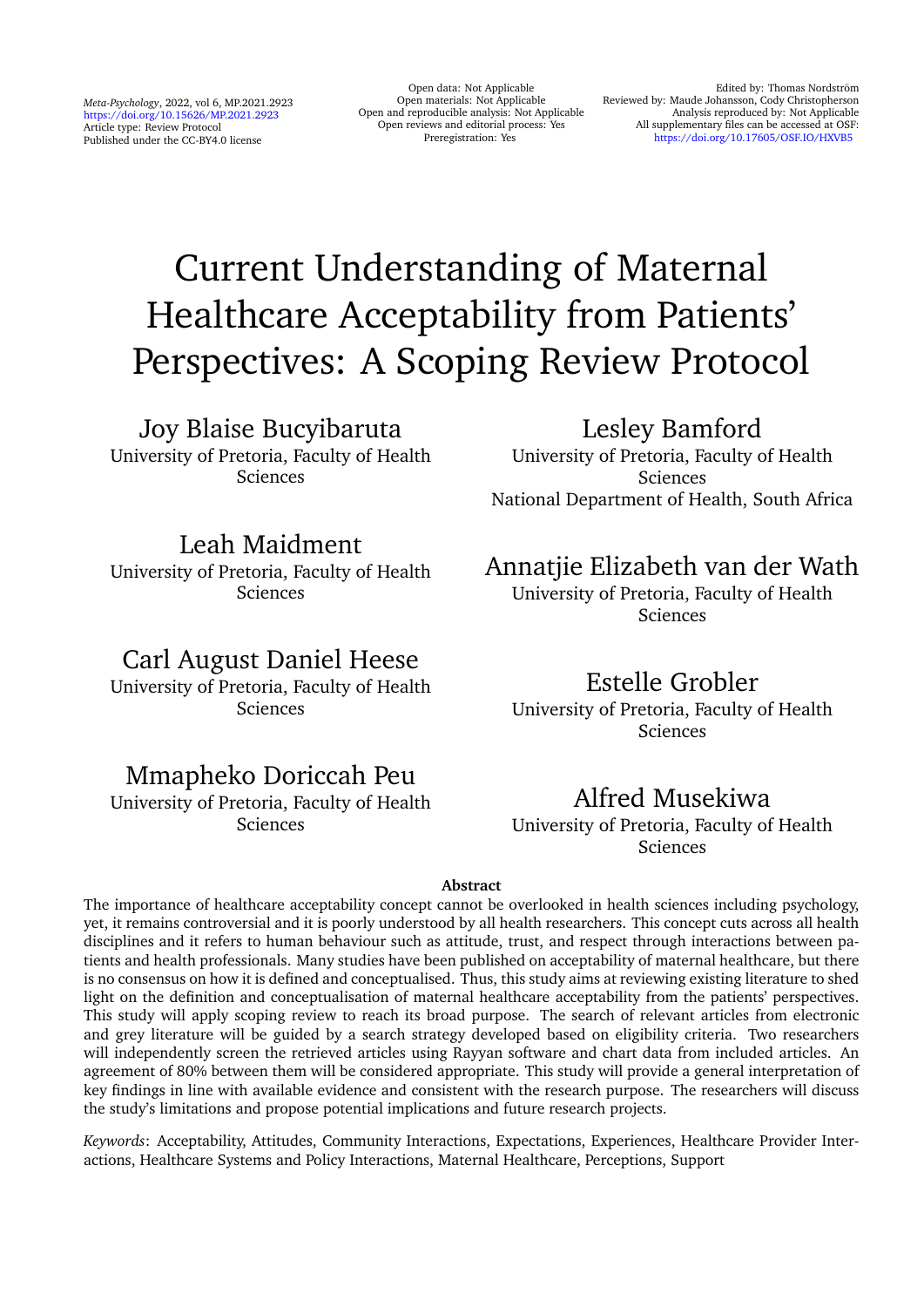#### **Introduction**

Acceptability of healthcare is consistently increasing its relevance in health sciences including psychology to improve healthcare service delivery to the population (Cameron et al., 2017; Sekhon, Cartwright, & Francis, 2017; Shaw, Larkin, & Flowers, 2014). The concept of acceptability of healthcare cuts across all countries and all healthcare disciplines with undeniable significance in planning, implementing and monitoring healthcare interventions (Cameron et al., 2017; Shaw et al., 2014). Nevertheless, acceptability of healthcare remains poorly defined and conceptualised (Bucyibaruta et al., 2018; Sekhon et al., 2017). There are two theories in literature used to describe acceptability of healthcare; unitary construct and multi-construct(Sekhon et al., 2017). However, a growing body of evidence supports the multi-construct theory (Bucyibaruta et al., 2018; Sekhon et al., 2017). Therefore, this study will approach acceptability of healthcare as a multi-construct concept.

Acceptability of healthcare reflects the quality of interactions between the patient and the community, health provider or health systems (Gilson, 2007). Those interactions are described by the terms conveying beliefs and perceptions of received or anticipated healthcare (Dyer, Owens, & Robinson, 2016; Murphy & Gardner, 2019). Such terms include respect, privacy, confidentiality, trust, understanding, support, etc. Those terms have overextended meanings and some researchers have proposed to categorise them under specific constructs of acceptability by applying the best-fit theory (Gilson, 2007; McIntyre, Thiede, & Birch, 2009). The nature of those interactions is clearly multifaceted making acceptability of healthcare a complex concept. As a consequence, acceptability of healthcare stays a controversial topic without a consensual definition and shared conceptual framework within wider community of health professionals. This situation calls for more research to inform uniform understanding of healthcare acceptability for practical implications.

The concept of acceptability of healthcare — also referred to as cultural access — was introduced in the early 1980's as one of the dimensions of access to healthcare (Penchansky & Thomas, 1981). It is worth noting that affordability — also denoted as financial access — and availability — also mentioned as physical access — are the other two dimensions of access to healthcare widely described in the literature (Bucyibaruta et al., 2018; McIntyre et al., 2009; Silal, Penn-Kekana, Harris, Birch, & McIntyre, 2012). Acceptability was originally announced as "the best fit fulfilment of healthcare expectations between the patient and the healthcare system".(Penchansky & Thomas, 1981) Af-

ter that, significant effort was made to refine the definition of acceptability of healthcare (Dillip et al., 2012; Donabedian, 2002; Kozarewicz, 2014; Kyei-Nimakoh, Carolan-Olah, & McCann, 2017; Rothstein et al., 2016; D. J. Russell et al., 2013; Sekhon, Cartwright, & Francis, 2018; Staniszewska et al., 2010). For example, acceptability of healthcare was described as "conformity to the wishes, desires and expectations of patients and responsible members of their families" (Donabedian, 1993).

Some authors have referred acceptability of healthcare as "social and cultural distance between health care systems and their users" (Hausmann-Muela, Ribera, & Nyamongo, 2003). Acceptability of healthcare was also reported as "individual perceptions influenced by social representations and modified in social interactions, suggesting a 'fit' or match between providers and clients with regard to their understandings of disease" (Dillip et al., 2012). Other authors have argued acceptability of healthcare as "attitudes and beliefs of consumers about the health care system to the personal and practice characteristics of health care providers" (Deborah J Russell et al., 2013). Acceptability of healthcare was furthermore defined as a "multi-faceted construct reflecting the extent to which people delivering or receiving a healthcare intervention consider it to be appropriate, based on anticipated or experienced cognitive and emotional responses to the intervention" (Sekhon et al., 2017). Those are some examples of contradictory definitions of healthcare acceptability from the literature. Therefore, this confused state of healthcare acceptability definition requires a need of a comprehensive clarification within the broader society of health researchers.

The lack of shared understanding on how acceptability of healthcare is defined and conceptualised impedes its applications at the level of definite healthcare such as maternal healthcare. While there are common characteristics shared by different healthcare services in general, there are distinctive aspects that make maternal healthcare unique as far as acceptability is concerned. For example, antenatal delivery and post-natal healthcare services are unique to maternal healthcare. Thus one would expect exclusive description of maternal healthcare acceptability to match specific expectations and experiences of mothers attending antenatal, delivery and post-natal healthcare services. Many scholars have published on acceptability of maternal healthcare (Al-Mujtaba et al., 2020; Balde et al., 2017; Cummins et al., 2021; Feinberg, Smith, & Naik, 2009; Grant et al., 2017; Påfs et al., 2015; Sripad, Warren, Hindin, & Karra, 2019). However, those researchers had different conceptions of maternal healthcare acceptability.

It is obvious that a definite definition and conceptualisation of maternal healthcare acceptability is still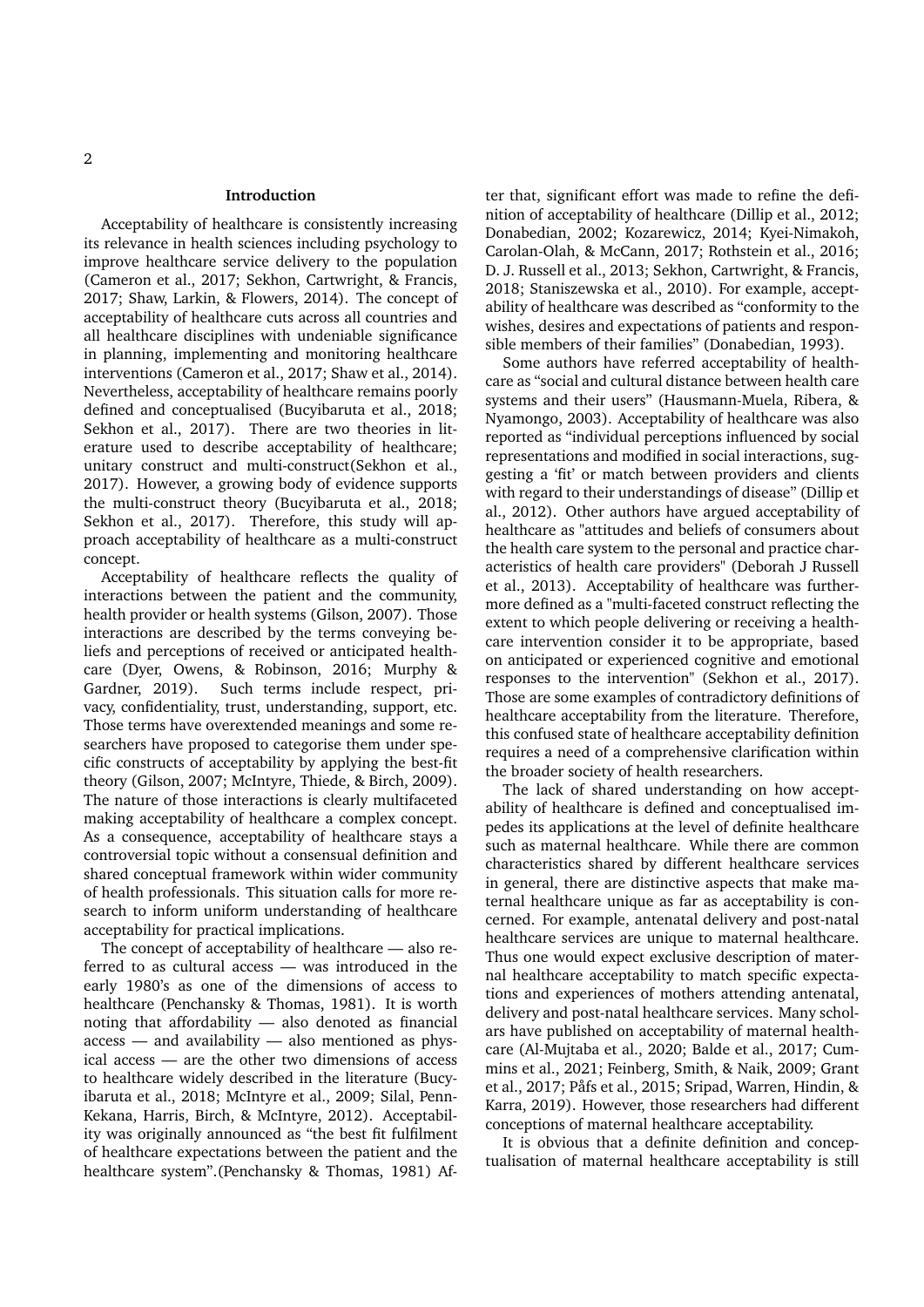to be agreed upon amongst researchers. Women often go through psychological distress resulting from various stressors and demands that are difficult to cope with during pregnancy, delivery and immediate postpartum (Staneva, Bogossian, & Wittkowski, 2015; Traylor, Johnson, Kimmel, & Manuck, 2020). This situation occasionally shapes acceptability maternal healthcare in how various health professionals (midwives, doctors, psychologists or psychiatrists) assist the most affected women (Alderdice, McNeill, & Lynn, 2013; Hadfield & Wittkowski, 2017). Nevertheless, the concept of acceptability of maternal healthcare is poorly understood by health researchers including psychology researchers to advance and support appropriate health practice in such circumstance (Sekhon et al., 2018). Moreover, there is a paucity of evidence about contextual understanding of how acceptability of maternal healthcare is defined and conceptualised in existing literature.

Thus, this study will seek to review existing literature to shed light on how the concept of maternal healthcare acceptability is defined and conceptualised. The specific objectives will include:

- 1. To identify the gaps in defining the concept of maternal healthcare acceptability.
- 2. To explore the contextual understanding of maternal healthcare acceptability.
- 3. To ascertain the implication practices of maternal healthcare acceptability.

#### **Methods**

This study is embedded in a bigger PhD research project applying mixed methods including scoping review as presented and approved by the Faculty of Health Sciences Research Ethics Committee, University of Pretoria. Thus, this study will be conducted in observation with all ethical and legal considerations as per the Research Ethics Certificate Reference No: 545/2019. Moreover, this protocol article is submitted for registered report, and it will be conducted once the in-principle acceptance (IPA) is provided by Meta-Psychology journal. The protocol is also registered on Open Science Framework [\(https://osf.io/s3ymu\)](https://osf.io/s3ymu) to increase research transparency and to avoid unintended duplication of reviews [\(https://osf.io/gxp3c/\)](https://osf.io/gxp3c/). Thus, this study will be conducted in line with the registered report's guidelines, and it will be subject to ethical and policy consideration of Meta-Psychology that will issue the IPA for this project.

#### **Study design**

The scoping review is an appropriate method to organize and summarise existing literature in an orderly and replicable way to identify gaps in the body of literature and to answer a broader research question (Armstrong, Hall, Doyle, & Waters, 2011; Dijkers, 2015). This scoping review will be conducted in six steps as described by Arksey and O'Malley (Arksey & O'Malley, 2005). Those steps consist of: (i) identifying the research question, (ii) identifying relevant studies, (iii) selection of eligible studies, (iv) charting the data, (v) collating and summarizing the results, and (vi) consultation exercise with experts in the field [optional]. The latter will be included to improve the usefulness of the findings for implication practices. This study will also be guided by the scoping review framework developed by the Joanna Briggs Institute to enhance the methodological quality (Tricco et al., 2018).

#### **Identifying the research questions**

In order to establish the current understanding of how acceptability of maternal health services is defined and conceptualised in existing literature, this scoping review will pursue to answer the following questions:

- 1. How is maternal healthcare acceptability defined and conceptualised?
- 2. What are contextual understandings of maternal healthcare acceptability?
- 3. What are implication practices from the concept of maternal healthcare acceptability?

#### **Identifying relevant studies**

The researchers endeavour to be as comprehensive as possible in identifying relevant studies and documents suitable for answering the research questions. Thus, the principal investigator (PI) and two co-authors will independently conduct online search for relevant articles to answer the research questions from existing databases including MEDLINE / PubMed, Cochrane Library, Google Scholar and CINAHL. The researchers will apply the snowball strategy by checking the reference lists of retrieved studies as well as 'cited by' articles to identify additional studies. Furthermore, the researchers will perform search of relevant grey literature of dissertations/theses (ProQuest Dissertations & Theses Global), conference abstracts (EMBASE Conference Abstracts, Conference Proceedings), PowerPoint presentations, magazines, health organisations websites such as WHO, departments of health in different countries, Google website and unpublished work on the topic. A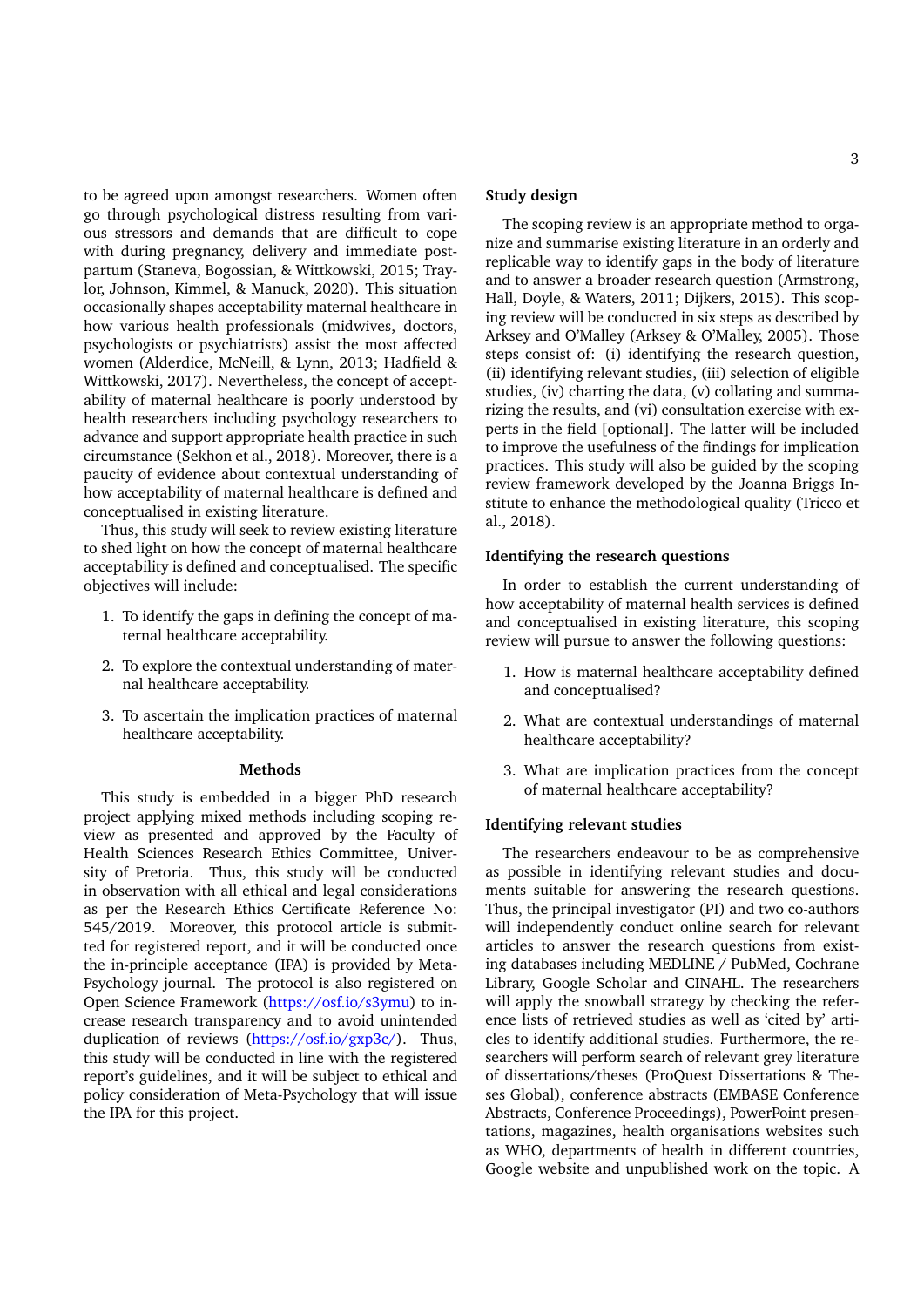librarian has been recruited to guide information retrieval from relevant databases and other steps of this scoping review.

The identification of relevant studies will be guided by eligibility criteria and search strategy developed by the PI. The latter will ensure that eligibility criteria and search strategy are understood by the other two researchers who will be involved in identification of relevant studies before this activity will be undertaken. Identification of relevant studies will be iterative in nature. Once about 1 000 articles will be retrieved, the researchers will focus on other steps of scoping review. However, identification of additional relevant studies may resume based on the preliminary findings or consensus among the researchers of this study or recommendations from experts in the consultation exercise.

#### **Selection of eligible studies**

An "open" strategy will be adopted to allow for the inclusion of any and all sources existing in the literature on acceptability of maternal healthcare. However, only sources in English will be included because the latter is the common language of the researchers that will be involved in the screening of retrieved articles. The concept of acceptability of healthcare was first described in 1981 (Penchansky & Thomas, 1981). Thus, the selection process will include scientific works on this topic published between 1981 up to now (2022). The study design, methodological quality appraisal or risk of bias assessment for included articles will not be considered in line with the standards of scoping review methodology (Armstrong et al., 2011).

**Eligibility criteria.** Identified studies will be screened using eligibility criteria carefully developed by the PI to ensure that the included studies are relevant to address the research questions. Eligibility criteria have been determined using Population-Concept-Context (P-C-C) criteria as depicted in Table 1.

**Exclusion criteria.** This scoping review is part of a larger PhD project looking at the impact of acceptability of maternal healthcare on maternal mortality and thus, exclusion criteria will include:

- Population: studies reporting on female population aged less than 18 years including adolescents or teenagers falling pregnant.
- Concept: studies reporting on acceptability of services other than maternal healthcare acceptability or maternal healthcare acceptability beyond antenatal, delivery and immediate post-partum (within 42 days after termination of pregnancy or delivery).

• Studies without full-text.

N.B: It is worth noting that we will include the studies that partly overlap on both inclusion and exclusion criteria such as young female population (less than 18 years) and stakeholders other than the women or different concepts from maternal healthcare acceptability. However, only findings meeting the inclusion criteria will be extracted for data charting, analyzing and reporting of the results.

**Search strategy.** Drawing on the determined eligibility criteria, the PI has developed the search strategy using specific keywords or Medical Subject Headings (MeSH) terms in various combinations to increase identification of related studies published on the topic. Table 2 shows some of the MeSH terms that will be used in search strategy. Together with the librarian and the two researchers who will be involved in articles search, the PI will conduct a pilot search applying the search strategy to check its appropriateness on different online databases. The search strategy might be refined by the researchers engaged in online search by using synonymous and/or proxy words to maximise identification of publication related to acceptability of maternal healthcare.

**Level one screening.** After identification of relevant studies, the two researchers will export the retrieved articles into Endnote and email them as a compressed Endnote file to the PI who will merge them into a single Endnote library. Then, the PI will remove the duplicates and import the merged Endnote library into Rayyan software for level one screening. The two researchers have been trained in literature screening using Rayyan software and they will be responsible for independently screening the titles and abstracts of identified sources. The screening process will be blinded. Different studies on scoping review have used different levels of agreement between researchers involved in the screening process; including 75% (Tricco et al., 2016), 80% (Pham et al., 2014) and 85% (Damanhoury et al., 2018; Tricco et al., 2018). Thus, an agreement level of 80% for this study between two independent researchers will be considered appropriate in the pilot screening of the first 100 articles before proceeding to the screening of the rest of studies retrieved. The PI will resolve any screening conflict between the two independent researchers by reviewing with them the inclusion and exclusion criteria to reach a consensual decision. This will be done after the pilot screening phase and for each article before it will be included in or excluded from the next step of level two screening.

**Level two screening.** After successful screening of titles and abstracts, the PI will export the included articles from Rayyan into Endnote and email them to the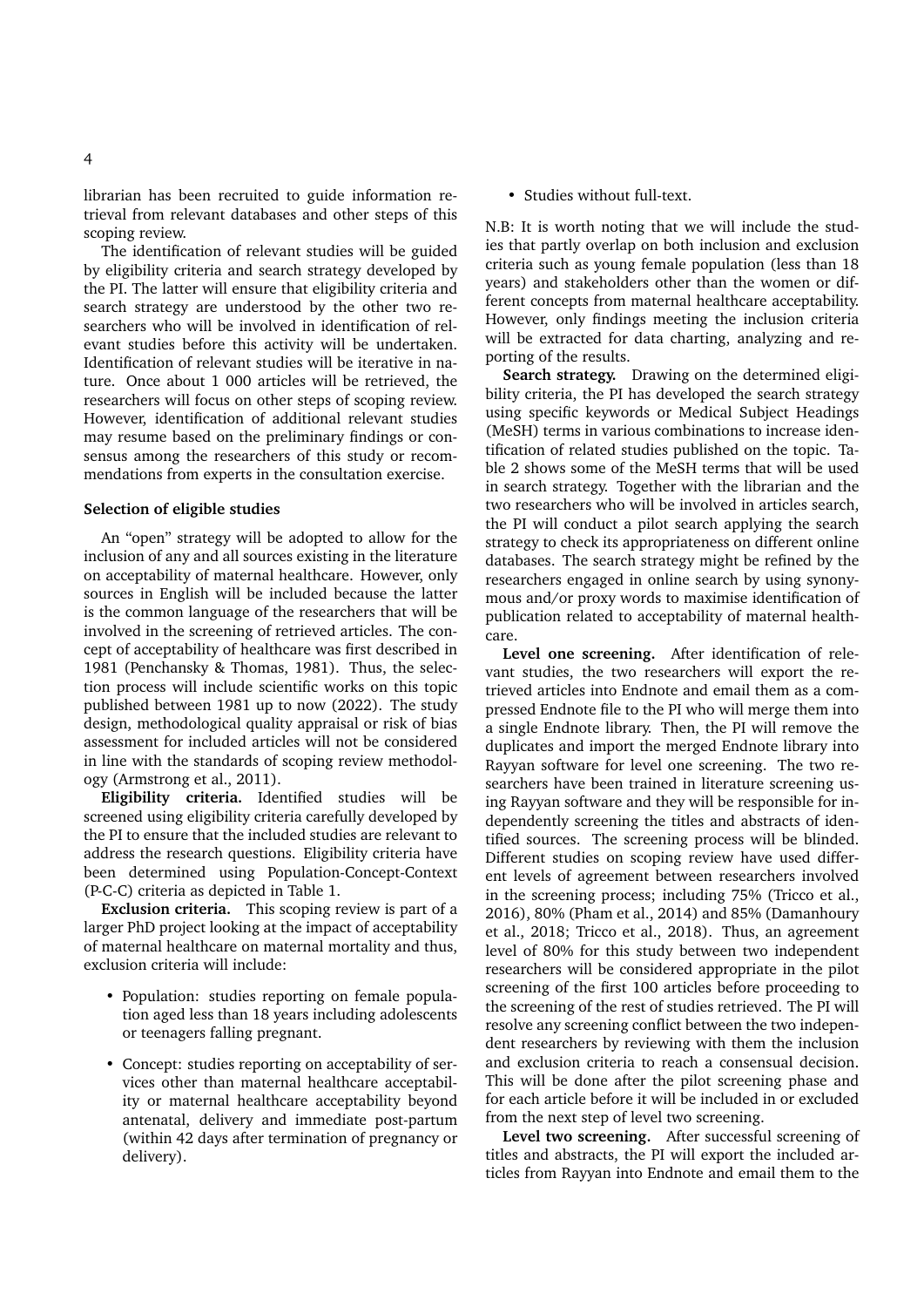| Table 1               |                                                                         |
|-----------------------|-------------------------------------------------------------------------|
| Eligibility criteria. |                                                                         |
| Criteria              | Description                                                             |
| Population            | Women aged 18 years and above seeking maternal healthcare               |
| Concept               | Acceptability of maternal healthcare (antenatal; delivery; post-partum) |
| Context               | Open (worldwide)                                                        |

Table 2 *Search strategy.*

| search strategy.     |                                       |                                                 |
|----------------------|---------------------------------------|-------------------------------------------------|
| Eligibility criteria | Keywords or MeSH terms                | Synonymous or proxy words                       |
| Population           | "Women"                               | "Mothers", "females", "women of reproduc-       |
|                      |                                       | tive age", etc.                                 |
| Concept              | "Acceptability"                       | "Acceptable/unacceptable", "respectful/disre-   |
|                      |                                       | spectful", "trust/distrust", "supportive/unsup- |
|                      |                                       | portive", "caring/uncaring", "perception/ex-    |
|                      |                                       | perience", etc.                                 |
|                      | "Maternal healthcare"                 | "Pregnancy", "labour", "delivery", "post-       |
|                      |                                       | partum", "maternal healthcare services" "an-    |
|                      |                                       | tenatal care", "PMTCT", "mental health in       |
|                      |                                       | pregnancy", "breastfeeding", etc.               |
| Context              | Specific country. Example: "South     | Province, town or healthcare facility in a spe- |
|                      | Africa",<br>Zimbabwe", "Malawi",      | cific country. Examples: "Gauteng", "West-      |
|                      | "Rwanda", "United States of America", | ern Cape", "KwaZulu-Natal", "Mpumalanga",       |
|                      | "Canada", "United Kingdom", etc.      | "Johannesburg", "Cape Town", "Durban", "Se-     |
|                      |                                       | cunda" "Chris Hani Baragwanath", "Steve         |
|                      |                                       | Biko", etc.                                     |
|                      | Worldwide or specific continent:      | Sub-regions within a continent. "SADEC",        |
|                      | "global", Africa", Europe", etc.      | "Sub-Saharan Africa", "North Africa", "West-    |
|                      |                                       | ern Europe", "North America", etc.              |
| Boolean operators    | "OR", "AND", "NOT"                    |                                                 |

screeners as a compressed Endnote file to ensure that the full texts are attached in the Endnote library. The two researchers will attach the full text of selected articles as PDF documents into Endnote library. Then, they will email them back as compressed Endnote files to the PI who will merge them into a single Endnote library with full texts attached. The PI will import the merged Endnote library into Rayyan software for level two screening with the only purpose being to include or exclude them for a further data charting process. The screening process will be blinded with an agreement level of 80% between two independent researchers to be appropriate. The PI will be involved in resolving the conflict occurring between the two screeners during the full-text screening by reviewing with them the inclusion and exclusion criteria to reach a consensual decision. Like level one screening, the agreement level between independent research during the level two screening will be checked for the first 100 articles and for any subsequent article before it will be included in or excluded from data charting process.

**Database search.** The PI has developed the database search which will be completed to summarise the historic search. Table 3 shows database search.

#### **Charting the data**

From each included study, the data extraction process will be conducted in such a way to provide a logical and quantitative descriptive summary of relevant information that aligns with the research questions and objectives. The PI has developed a data charting form to record the key information extracted from articles that will be included in this study. The PI will create a google document with all data headings from the charting form to be collected from each included article. He will then invite two researchers to complete it independently. The PI will conduct a pilot data charting with the two researchers on data charting applying the data charting form. The agreement level of 80% between the researchers will be considered appropriate before continuing with data charting of the rest of the included articles. Any conflict amongst the researchers will be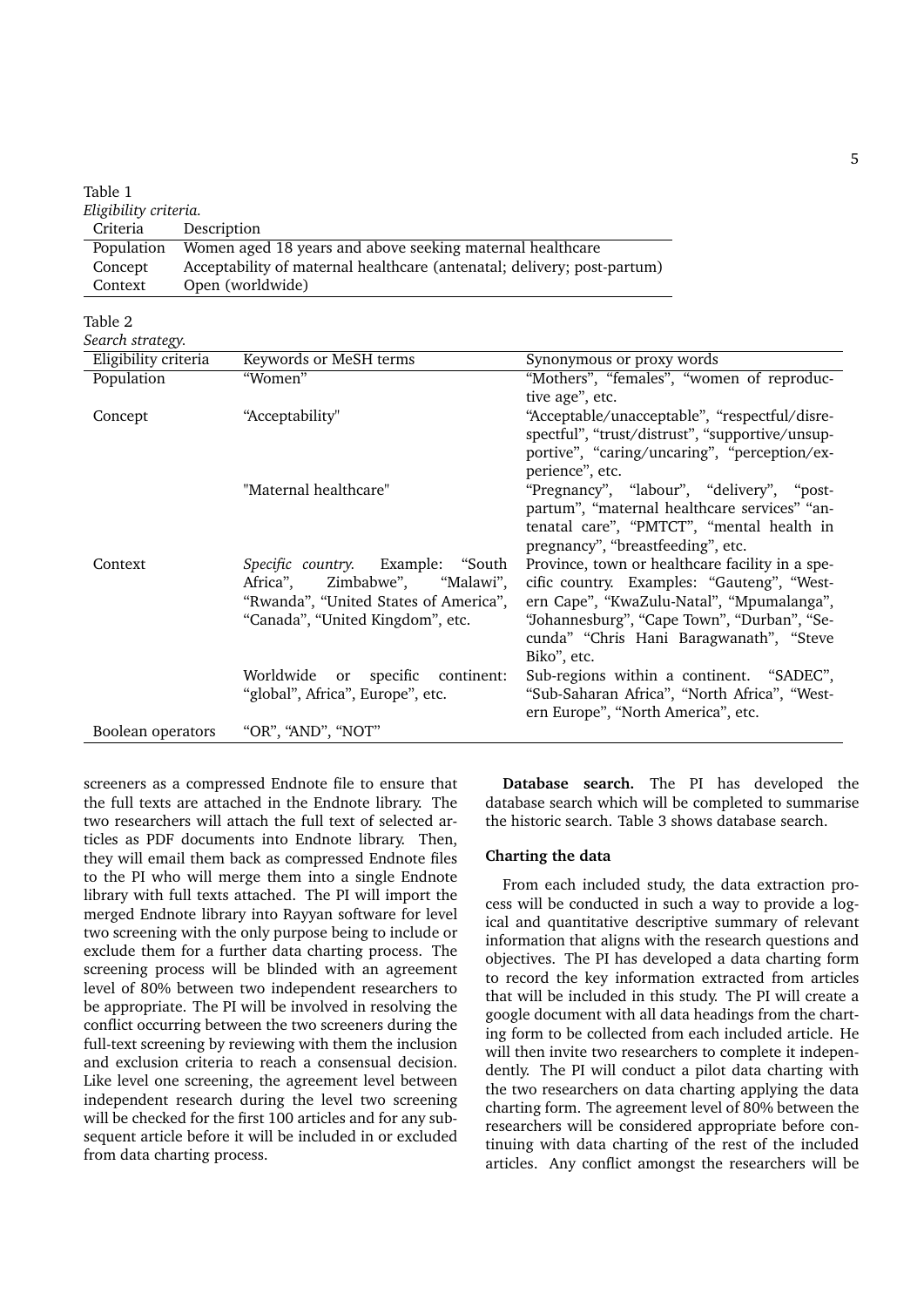| Table 3          |       |                             |                            |                            |
|------------------|-------|-----------------------------|----------------------------|----------------------------|
| Database search. |       |                             |                            |                            |
| Search $ID#$     | Dates | Number of studies retrieved | Number of studies selected | Number of studies included |
|                  |       | (excluding duplicates)      | after screening level one  | after screening level two  |
| S#1              |       |                             |                            |                            |
| S#2              |       |                             |                            |                            |
| S#3              |       |                             |                            |                            |
| S#4              |       |                             |                            |                            |
| S#5              |       |                             |                            |                            |
| Etc.             |       |                             |                            |                            |

resolved by the PI. The two researchers will submit their answers and the PI will review with them the answers in a google sheet to resolve any subsequent conflict between them before exporting the database into Stata software for quantitative descriptive analysis. Table 4 describes pre-defined data charting form.

#### **Collating, summarizing and reporting the results**

The reporting and mapping of the body of literature will be consistent with the Preferred Reporting Items for Systematic reviews and Meta-Analyses extension for Scoping Reviews (PRISMA-ScR) to align study selection with the research objectives (Liberati et al., 2009). Quantitative descriptive statistics such as mean, median, frequencies, and percentages will be used to analyse, describe and summarize the results. The researchers will use the PRISMA-ScR flow diagram to demonstrate the process of inclusion of relevant articles from identification to the retention of articles fulfilling all eligibility criteria (Figure 1).

The results will be presented in either a graphical/charted or tabular forms and reporting frequencies or percentages of data charted. In addition, the researcher will provide a narrative summary accompanying the tabulated and/or charted results to highlight how the results are linked to the objectives and research questions of this study.

#### **Consultation exercise with experts**

The consultation exercise has been planned to engage with experts in the field through emails, oneto-one consultative virtual meetings or through Open Science Framework (OSF) project to regularly record thoughts, opinions and experiences from experts on this topic. The researcher will engage various experts in the field of acceptability of maternal health services to enhance the findings from scoping review and to obtain additional references that may be included in this study. The experts' consultation will also be used as an exercise to provide more insights into the scoping review results, additional relevant articles and implications for future

research projects, policy decision-making and strengthening of health system practices.

We will apply Delphi technique as an appropriate method to engage experts in consultation exercise to build a consensus among them on the findings from the scoping review by the research team and validate overall results including experts' inputs (Falzarano & Zipp, 2013; Nasa, Jain, & Juneja, 2021). We defined an expert as an individual holding a master's or higher degree in any field and has knowledge and experience to meaningfully participate in the expert consultation process. We will look for experts from four groups: (1) patients; (2) healthcare providers; (3) healthcare researchers; and (4) healthcare managers/policy makers.

Experts will be identified globally from authors who published on this topic and through academic pool with interest on this topic. We will also apply snowball sampling strategy in experts' selection process. We will request any interested or recruited expert to name additional experts from her/his cycle as expert patients, healthcare providers, healthcare researchers or healthcare managers/policy makers for potential recruitment. However, they will not know whether the named additional experts have been recruited to maintain anonymity of experts participating in this exercise. The recruitment process of experts will last for five months and only those committed will be included in this study. Existing literature on Delphi technique does not offer a definite sample size, number of surveys and level of consensus. We will aim to recruit at least 5 to 10 participants from each expert groups (i.e., 20 to 40 in total) and conduct at least four rounds of survey including brainstorming and validation phases to reach 80% of consensual agreement among experts in line with other studies applying this method (Falzarano & Zipp, 2013; Nasa et al., 2021). Figure 2 outlines the process of administering Delphi surveys and Appendix 1 summarizes how each research question will be answered through experts' participations (Questionnaire 1).

For research question 1 we plan to summarize the findings on definition and conceptual framework of maternal healthcare acceptability from included articles.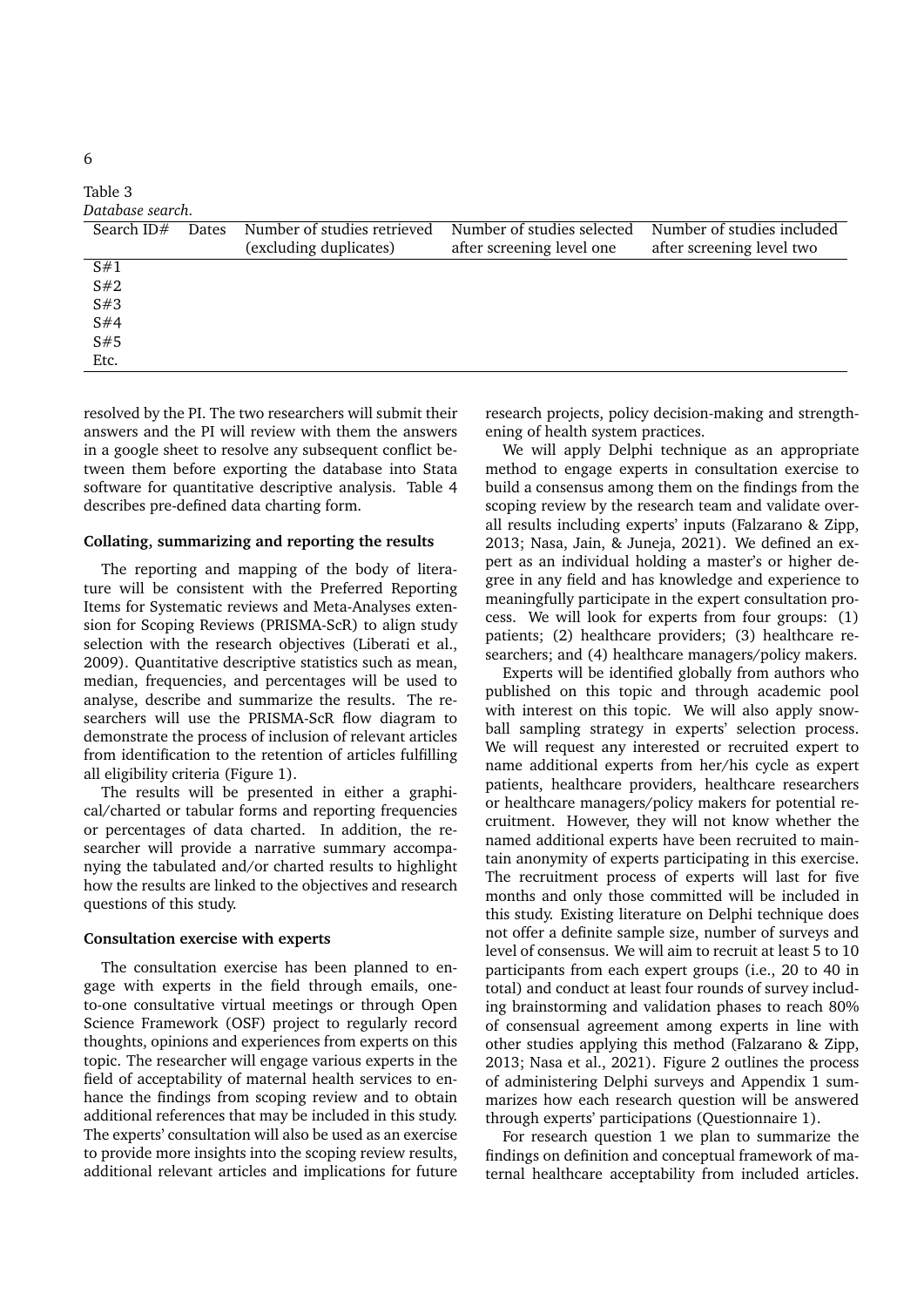Table 4 *Data charting form.*

| $\frac{1}{2}$<br>Data heading                                 | Description                                   |
|---------------------------------------------------------------|-----------------------------------------------|
|                                                               |                                               |
| Title of study                                                | Title of the article or study                 |
| Author/s                                                      | Name of author/s                              |
| Publication year                                              | Year that the article was published           |
| Study design                                                  | Qualitative                                   |
|                                                               | Quantitative                                  |
|                                                               | Mixed methods                                 |
|                                                               | Scoping review                                |
|                                                               | Systematic review                             |
|                                                               | Meta-analysis                                 |
|                                                               | Unknown                                       |
|                                                               |                                               |
| Publication type                                              | Journal                                       |
|                                                               | <b>Book</b>                                   |
|                                                               | Website                                       |
|                                                               | Conference proceedings                        |
|                                                               | Unpublished                                   |
|                                                               | Other (specify)                               |
| Keywords                                                      | Key words used by author/s                    |
| Context                                                       | Study setting or country                      |
| Type of maternal healthcare                                   | Antenatal (specify)                           |
|                                                               |                                               |
|                                                               | Labour & Delivery (specify)                   |
|                                                               | Post-natal (specify)                          |
| Definition of maternal healthcare acceptability               | Author/s apply/s the definition of healthcare |
|                                                               | acceptability in general:                     |
|                                                               | Yes (if yes, specify)                         |
|                                                               | No                                            |
| Type of interactions with the mothers                         | Mothers-community interactions                |
|                                                               | Mothers-health provider interactions          |
|                                                               | • Mothers-health systems/policy interactions  |
|                                                               | Support from husband or partner (yes or no)   |
| Components of mothers-community interactions                  |                                               |
|                                                               | Support from family (yes or no)               |
|                                                               | Support from community (yes or no)            |
|                                                               | Other (specify)                               |
| Components of mothers- health provider interactions           | Language barrier                              |
|                                                               | Respecting privacy                            |
|                                                               | Assistance in labour                          |
|                                                               | Talking to health worker in private           |
|                                                               | Busy health worker                            |
|                                                               | Being shouted at                              |
|                                                               |                                               |
|                                                               | Being hit, slapped or pinched                 |
|                                                               | Health worker not respecting other patients   |
|                                                               | Health worker not respecting me               |
|                                                               | Other (specify)                               |
| Components of mothers- health systems and policy interactions | Dirty facilities                              |
|                                                               | Satisfied with received services              |
|                                                               | Allowed to have companion during labour       |
|                                                               | Referred for follow up care                   |
|                                                               | Informed about child-care grant               |
|                                                               | Other (specify)                               |
|                                                               |                                               |
| Practical implications                                        | Yes (if yes; specify)                         |
|                                                               | No                                            |
| Comments                                                      |                                               |
| Conclusion                                                    | Maternal healthcare acceptability             |
|                                                               | Proxy term                                    |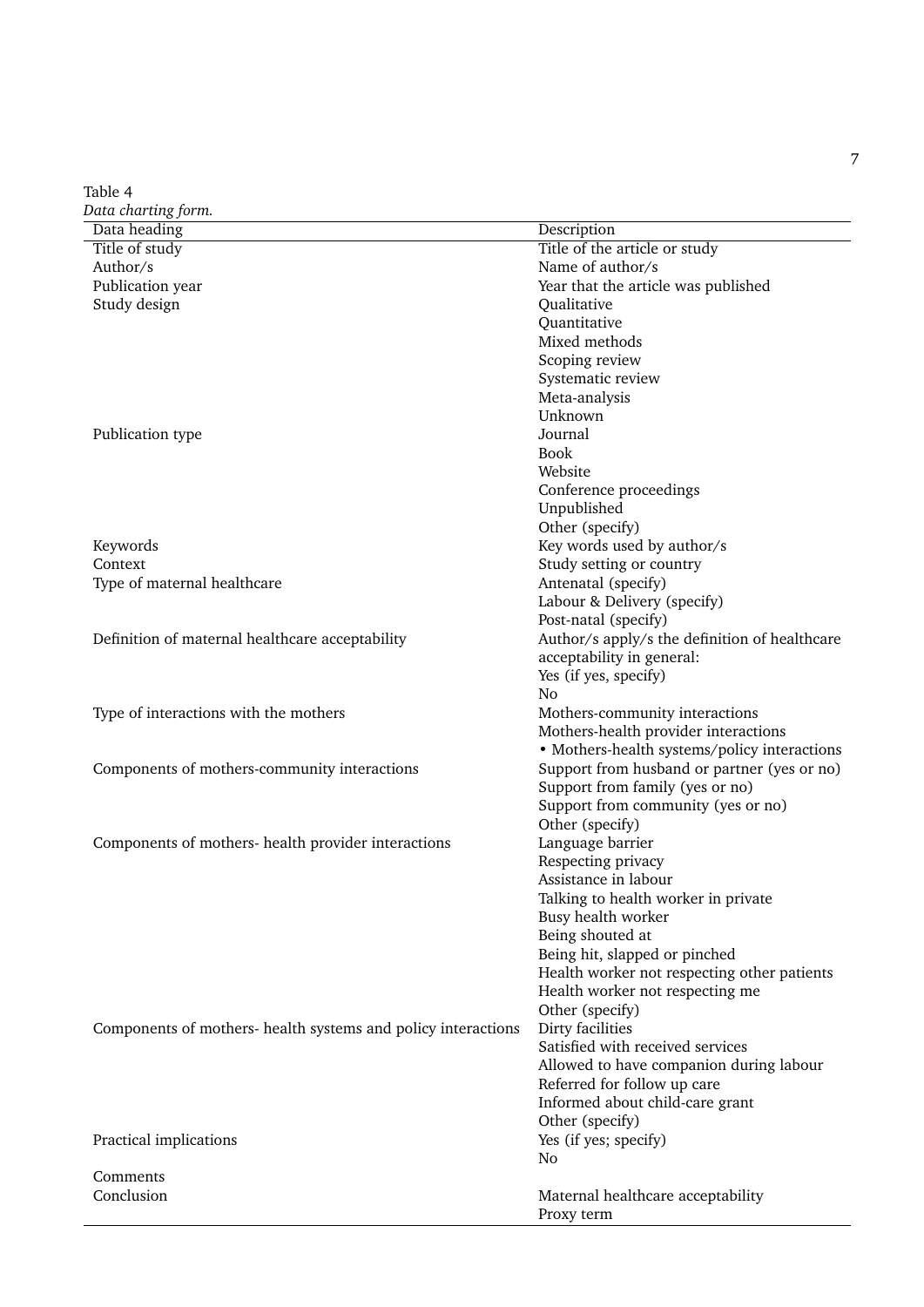8



*Figure 1*. PRISMA-ScR flow diagram.

Regarding the definition, the research team will draw from those results to choose or propose a more practical definition of maternal healthcare acceptability and ask experts whether they agree with the research team or not (Questionnaire 1). Concerning the conceptual framework, the research team will draw from the results to select or propose more shared components of each construct, and more practical conceptual framework of maternal healthcare acceptability, then ask the experts panels whether they agree with them or not (Questionnaire 1).

For research question 2 we plan to summarize contextual findings related to geographical context and assess any contextual understanding of maternal healthcare acceptability from included material. Based on those results, the research team will make some assertions related to contextual understanding of maternal healthcare acceptability and ask experts whether they agree with them or not (Ouestionnaire 1).

For research question 3 we plan to summarize practical implications of maternal healthcare acceptability identified from included articles and or recommended by the panel of experts.

Experts will have opportunity to make comments and suggestions, on every survey round, that will be considered in the subsequent questionnaires, and the cycle will continue till there will be 80% consensual agreement on selected items responding to the three research questions. Validation of consensual results will end the consultation exercise with experts (Figure 2) and the results will be presented under broad three categories namely: consensual validated results; consensual but not validated results; and non-consensual results.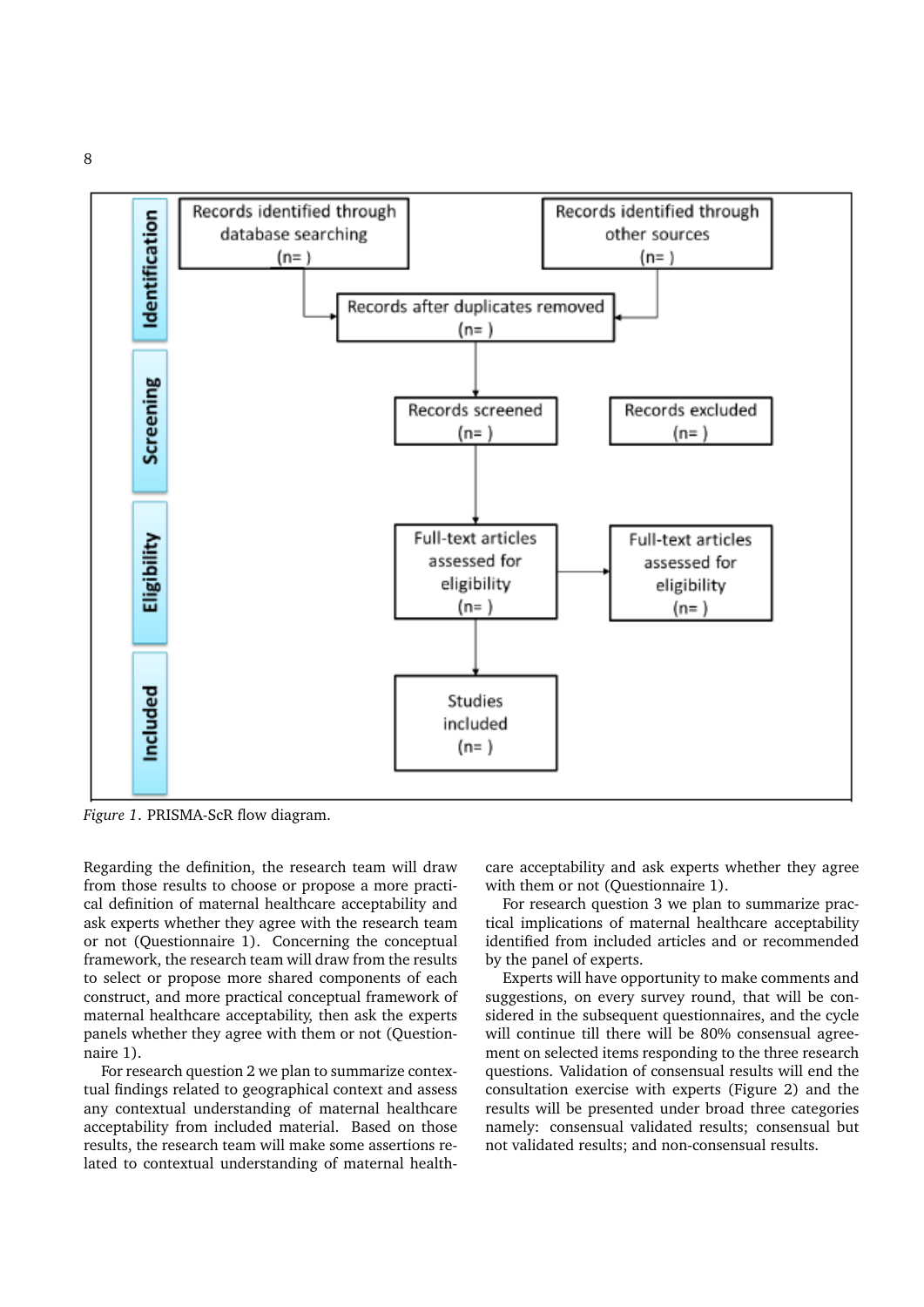| Phase I:<br><b>Brainstorming</b>                                                                            | Questionnaire 1 developed by the research team will be<br>explained to interested experts.<br>Experts will be considered as individuals (not a panel) at<br>this phase.<br>Experts will provide their inputs through brainstorming<br>process to refine Questionnaire 1 into Questionnaire 2<br>that will be used for first round of survey. | Recruiting the<br>committed experts:<br>Day 1 - 150 after IPA            |
|-------------------------------------------------------------------------------------------------------------|----------------------------------------------------------------------------------------------------------------------------------------------------------------------------------------------------------------------------------------------------------------------------------------------------------------------------------------------|--------------------------------------------------------------------------|
| <b>Phase II</b><br><b>Conducting a Serie</b><br>of surveys<br>(± 2 or till 80% consensual                   | Henceforth experts will be considered as distinct four<br>panels (patients, providers, researchers or managers).<br>Questionnaire 2 will be distributed to expert panels.<br>Experts will provide their answers, comments and<br>indicate additional articles for consideration.<br>Inputs from experts will be analysed and used to refine  | Consulting the experts<br>in the field:<br>Day 151 - 270 after IPA       |
| agreement will be reached)                                                                                  | a subsequent questionnaire.                                                                                                                                                                                                                                                                                                                  |                                                                          |
| <b>Phase III</b><br><b>Findings validation</b><br>(± 1 or till 80% consensual<br>agreement will be reached) | Expert panels will reach at least 80% of consensual<br>agreement on findings related to research questions.<br>Validation Questionnaire including only items reached<br>consensus will be adopted from previous questionnaire.<br>Experts will be asked to validate and recommend the<br>findings agreed upon in the previous phase.         | Engaging with the experts<br>recommendations:<br>Day 211 - 320 after IPA |

*Figure 2*. Delphi surveys administration process.

#### **Ethics and dissemination**

This study will be conducted under an approved ethics certificate and in principle acceptance (IPA) issued by Meta-Psychology. The results will be presented at relevant conferences and published in a peerreviewed journal.

#### **Logistics and time schedule**

Thoughtful logistics and time schedule have been put in place to ensure smooth implementation of this project. These include project management timetable and action plan.

**Project management timetable.** The PI had an idea to write a protocol article on scoping review and to submit it for registered report in April 2021. Two researchers were recruited to work on this project via Tuks Undergraduate Research Forum (TURF), University of Pretoria in May 2021. The PI and the two researchers attended a workshop on evidence synthesis including scoping review and a seminar on screening and study selection. Those training sessions were organised in May and June 2021 by the Office of the Deputy Dean of Research and Postgraduate Studies, Faculty of Health Sciences. The PI continued to train those two researchers over the course of July 2021 on how to effectively perform search on different electronic databases and how to use Endnote. The Gannt chart (Figure 3) illustrates the project management timetable (in days) once IPA is approved.

**Action plan.** It is expected that this project will be completed within 350 days after the IPA is granted. Table 5 portrays action plan.

#### **Discussion**

This study aims at identifying the gaps in literature on acceptability of maternal healthcare, exploring the conceptual understanding and implication practices of maternal healthcare acceptability in the context of South Africa and around the globe. Thus, scoping review is an appropriate method to answer the broad questions of this research (Armstrong et al., 2011). The process will provide the current understanding of how acceptability of maternal care is defined and conceptualised. The main results will be summarised in line with eligibility criteria (population-concept-context) and will be discussed in line with available evidence on the topic (Dijkers, 2015). The discussion of the findings will consider the relevance of key stakeholders (patients, communities, providers and health managers or policy makers). Involvement of experts through a consultation exercise will enhance the relevance of practical considerations (Arksey & O'Malley, 2005). The discussion will provide a general interpretation of the results with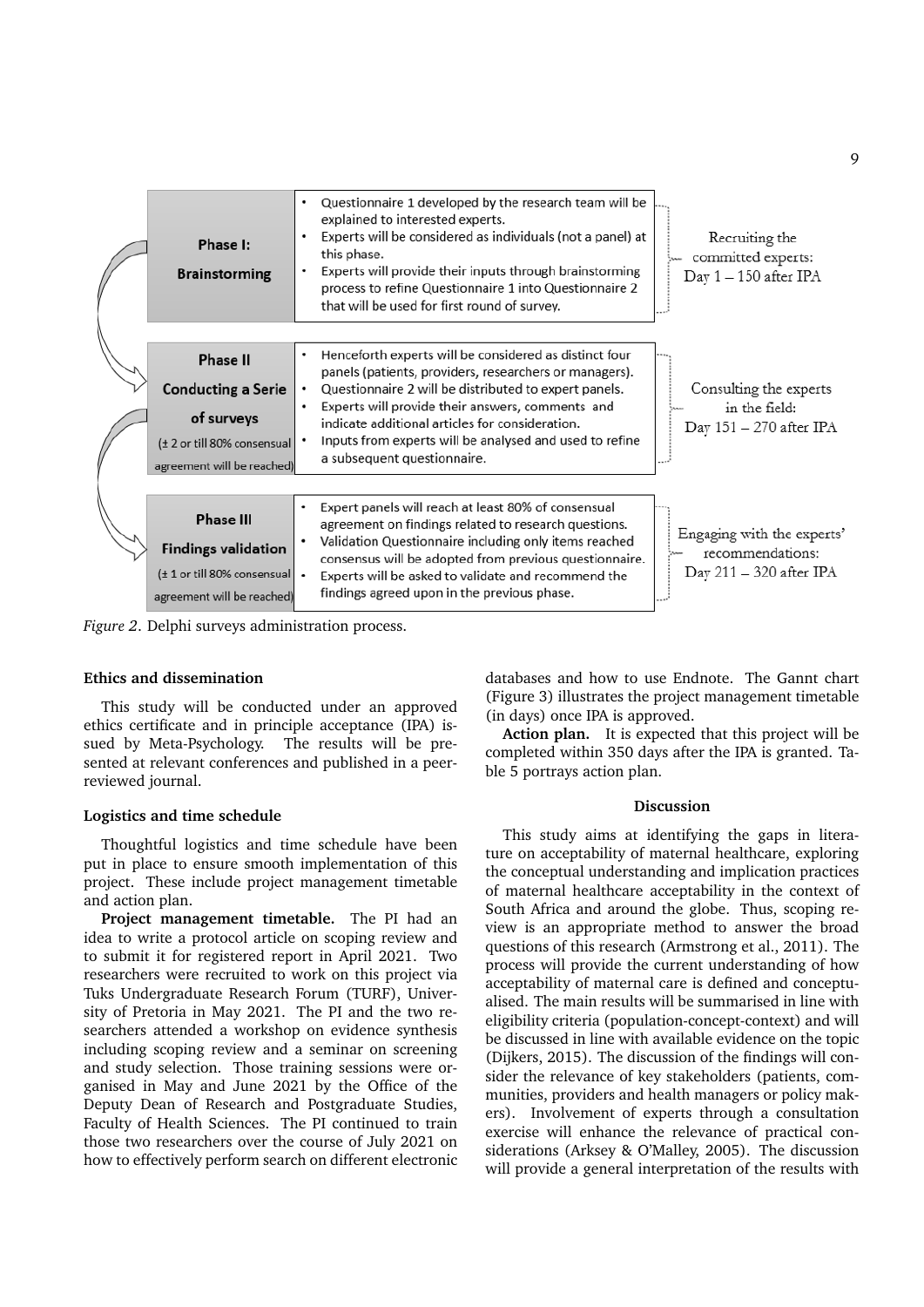

*Figure 3*. Project management timetable (Gantt chart).

#### Table 5

*Action Plan.*

| Actions                       | Responsible            | Days | Supervisor         |
|-------------------------------|------------------------|------|--------------------|
| Identifying relevant studies  | Two researchers and PI | 30   | PI and IS          |
| Selection of eligible studies | Two researchers        | 30   | PI and IS          |
| Charting the data             | Two researchers        | 120  | PI and IS          |
| Summarizing the results       | PI                     | 150  | Supervisors        |
| Consultation exercise         | PI                     | 120  | PI and Supervisors |
| Writing the report            | All co-authors         | 80   | РI                 |

respect to the review questions and objectives. The authors will suggest the next steps such as undertaking systematic review and/or meta-analysis studies informed by the findings from this review.

#### **Strengths and limitations**

**Strengths.** Scoping review is a suitable evidence synthesis method to answer broad research questions as in this particular study. A thoughtful and rigorous protocol with clear stages will guide implementation of this project to reach the study objectives. Eligibility criteria, search strategy and data charting form have been pre-defined to avoid bias. We will apply scoping review as a transparent and replicable way to review a body of evidence to identify the gaps in the literature and shed some light on how maternal healthcare acceptability is defined and conceptualised in South Africa and around the globe. This method is appropriate to ascertain implication practices from acceptability of maternal healthcare concept and suggest future research studies such as systematic review or meta-analysis to investigate a more narrow aspect of this concept.

**Limitations.** This study is conditional on Ethics Approval Reference No: No: 545/2019 for a PhD research project excluding young pregnant women aged less than 18 years old. Thus, studies on acceptability related to pregnancy, delivery and post-partum in teenagers will be excluded in this scoping review. This will result in exclusion of critical information on acceptability of healthcare acceptability in pregnant adolescents. Another limitation is to omit studies on acceptability of maternal healthcare published in languages other than English. This may result in elimination of important studies on this topic.

#### **Data Availability**

To ensure transparency and reproducibility, all data generated or analysed during this study will be included in the published scoping review article. This will include a list of included and excluded articles with reasons for excluding studies, searching database and excel spreadsheet of charted data.

10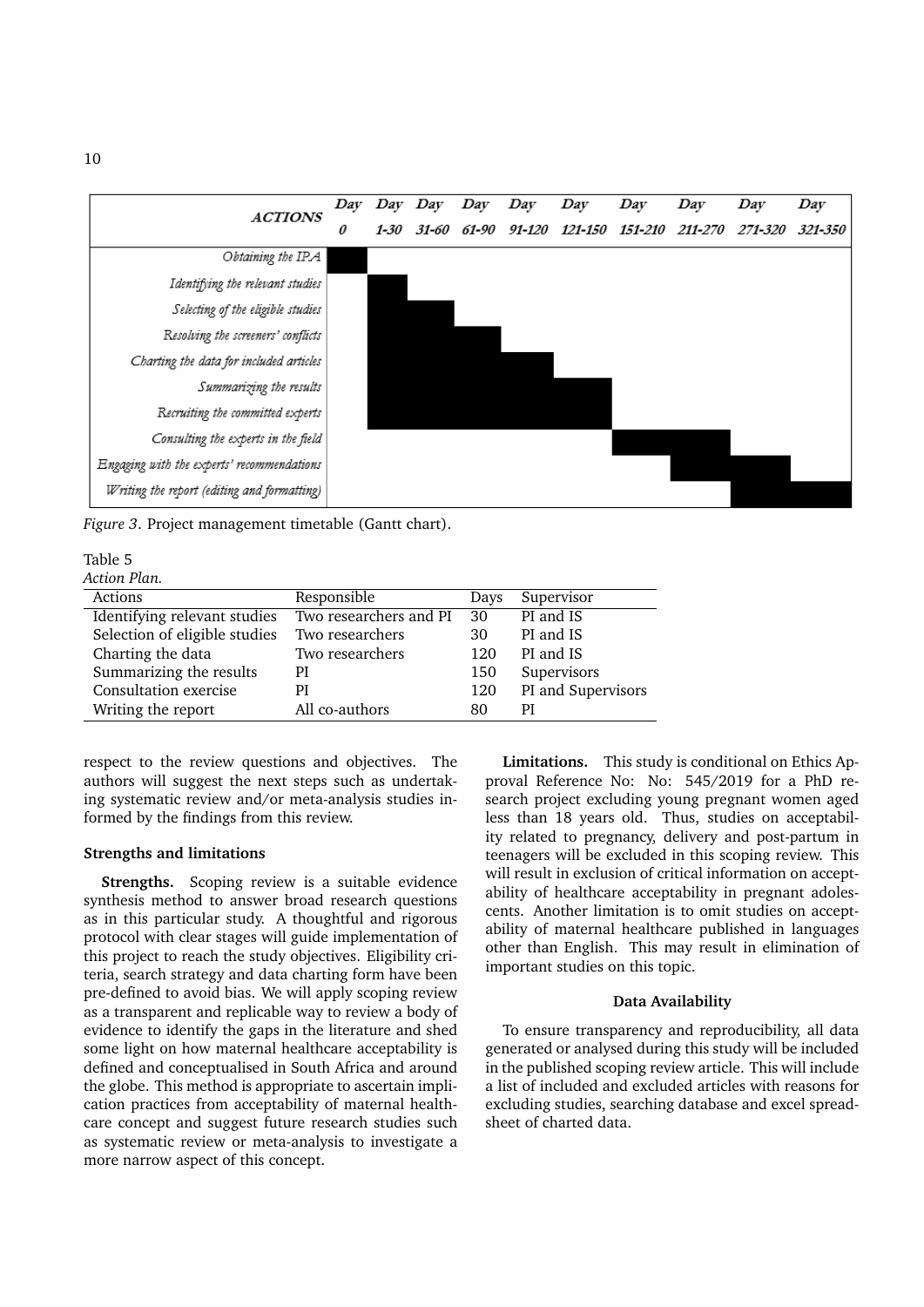#### **Reporting Guidelines**

The reporting and mapping of the body of literature will be consistent with the Preferred Reporting Items for Systematic reviews and Meta-Analyses extension for Scoping Reviews (PRISMA-ScR) to align the selection of relevant articles with the research objectives (Liberati et al., 2009).

#### **Author Contact**

Joy Blaise Bucyibaruta: Email: u19375370@tuks.co.za; ORCID: 0000-0002-6530-4342 Leah Maidment: Email: u18008799@tuks.co.za; ORCID: 0000-0002-1075-2543 Carl August Daniel Heese: Email: u19020512@tuks.co.za; ORCID: 0000-0002-8429-4178 Mmapheko Doriccah Peu: Email: doriccah.peu@up.ac.za; ORCID: 0000-0002-1585-2404 Lesley Bamford: Email: lesley.bamford@health.gov.za; ORCID: 0000-0002-5788-4308 Annatjie Elizabeth van der Wath: Email: annatjie.vanderwath@up.ac.za; ORCID: 0000-0001-5117-9272 Estelle Grobler: Email: estelle.grobler@up.ac.za; ORCID: 0000-0002-2992-312X Alfred Musekiwa: Email: alfred.musekiwa@up.ac.za; ORCID: 0000-0001-5880-3680 Corresponding author: Joy Blaise Bucyibaruta, telephone: (+27) 739 160 808; email: u19375370@tuks.co.za

#### **Acknowledgments**

We would like to acknowledge the University of Pretoria, Faculty of Health Sciences for ethical approval and other supports to effectively conduct this study. Special thanks to the Tuks Undergraduate Research Forum (TURF) for recruiting independent researchers and to the Office of Deputy Dean: Research and Postgraduate Studies for organising training on evidence synthesis and use of Rayyan software. Many thanks to to Dr Cheryl Tosh for manuscript editing and formatting.

#### **Conflict of Interest and Funding**

Authors declare no conflict of interest and no grant received for this article.

#### **Author Contributions**

Dr Joy Blaise Bucyibaruta is the PI and corresponding author. He is the project administrator, and he was involved in conceptualization, data curation, formal analysis, investigation, methodology, writing original draft preparation, and subsequent corrections —, editing, formatting and approval of article submission. Ms Leah Maidment and Mr Carl Heese are the co-authors of this study. They have been recruited to get involved in the literature search, level one and two screening, data charting, proof-reading and approval of article submission. Prof Doriccah Peu and Prof Lesley Bamford read an article as the PI's supervisors. They also provided some suggestions on how to improve the article. Prof Annatjie van der Wath read an article as an external researcher and provided some suggestions on how to improve the article Ms Estelle Grobler is an information specialist, and she has been recruited to get be involved in the literature search. She will also assist the PI to resolve the conflicts in screening between the two researchers to ensure the search reliability. Prof Alfred Musekiwa was appointed as a supervisor with experience in evidence synthesis to guide the entire scoping review project. The author names order connects to the contribution by ranked order.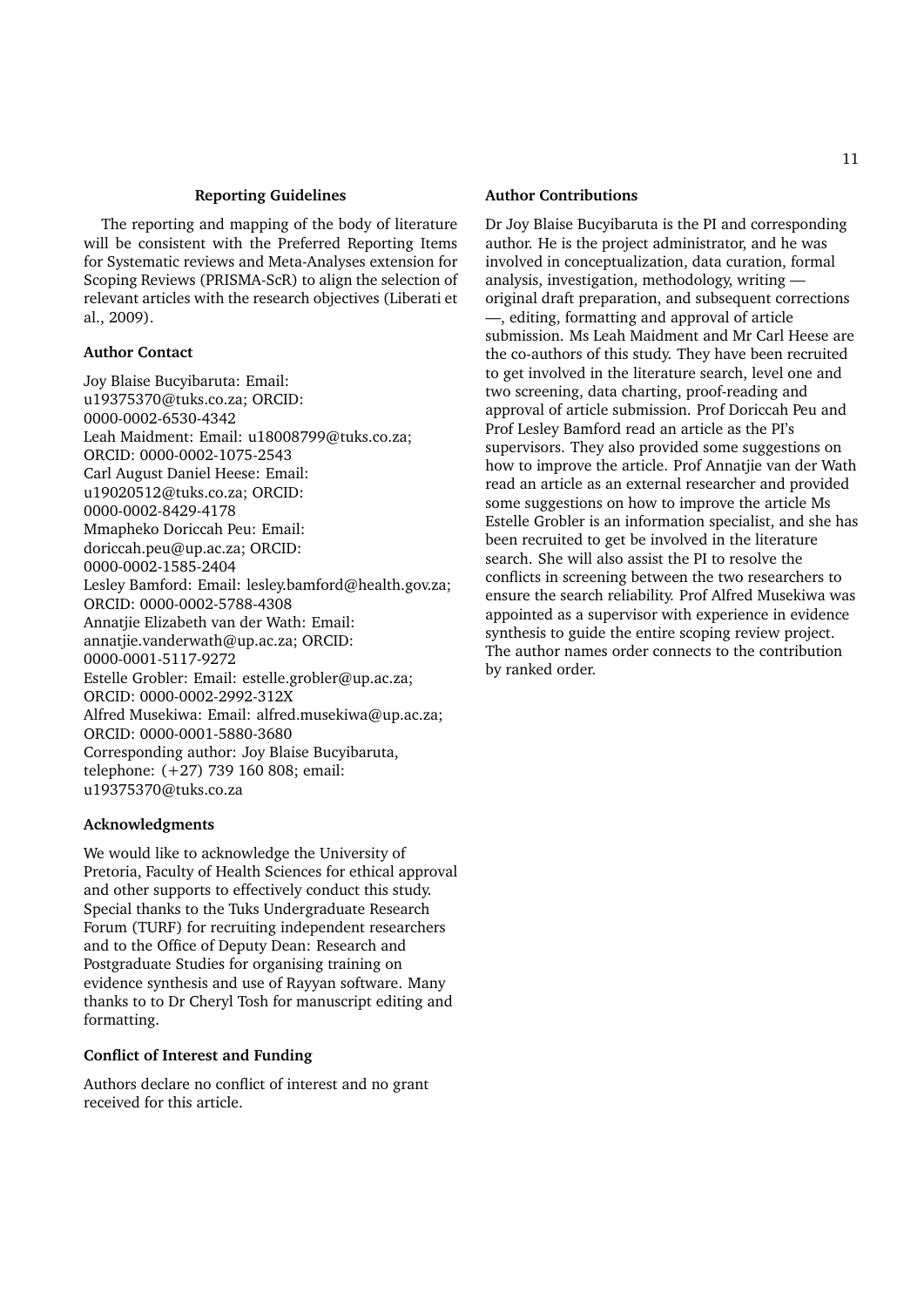#### **References**

- Al-Mujtaba, M., Shobo, O., Oyebola, B. C., Ohemu, B. O., Omale, I., Shuaibu, A., & Anyanti, J. (2020). Assessing the acceptability of village health workers' roles in improving maternal health care in Gombe State, Nigeria a qualitative exploration from women beneficiaries. *PloS one, 15*(10), e0240798.
- Alderdice, F., McNeill, J., & Lynn, F. (2013). A systematic review of systematic reviews of interventions to improve maternal mental health and well-being. *Midwifery, 29*(4), 389-399.
- Arksey, H., & O'Malley, L. (2005). Scoping studies: towards a methodological framework. *International journal of social research methodology, 8*(1), 19-32.
- Armstrong, R., Hall, B. J., Doyle, J., & Waters, E. (2011). Cochrane Update. 'Scoping the scope' of a cochrane review. *J Public Health (Oxf), 33*(1), 147-150. doi:10.1093/pubmed/fdr015
- Balde, M. D., Bangoura, A., Sall, O., Balde, H., Niakate, A. S., Vogel, J. P., & Bohren, M. A. (2017). A qualitative study of women's and health providers' attitudes and acceptability of mistreatment during childbirth in health facilities in Guinea. *Reproductive health, 14*(1), 1-13.
- Bucyibaruta, B. J., Eyles, J., Harris, B., Kabera, G., Oboirien, K., & Ngyende, B. (2018). Patients' perspectives of acceptability of ART, TB and maternal health services in a subdistrict of Johannesburg, South Africa. *BMC health services research, 18*(1), 1-15.
- Cameron, S. T., Craig, A., Sim, J., Gallimore, A., Cowan, S., Dundas, K., . . . Lakha, F. (2017). Feasibility and acceptability of introducing routine antenatal contraceptive counselling and provision of contraception after delivery: the APPLES pilot evaluation. *Bjog, 124*(13), 2009-2015. doi:10.1111/1471-0528.14674
- Cummins, A., Griew, K., Devonport, C., Ebbett, W., Catling, C., & Baird, K. (2021). Exploring the value and acceptability of an antenatal and postnatal midwifery continuity of care model to women and midwives, using the Quality Maternal Newborn Care Framework. Women and Birth.
- Damanhoury, S., Newton, A., Rashid, M., Hartling, L., Byrne, J., & Ball, G. (2018). Defining metabolically healthy obesity in children: a scoping review. *Obesity Reviews, 19*(11), 1476-1491.
- Dijkers, M. (2015). What is a scoping review? *KT Update, 4*(1).
- Dillip, A., Alba, S., Mshana, C., Hetzel, M. W., Lengeler, C., Mayumana, I., . . . Obrist, B. (2012). Acceptability–a neglected dimension of access to health care: findings from a study on childhood convulsions in rural Tanzania. *BMC health services research, 12*(1), 1-11.
- Donabedian, A. (1993). Quality in health care: Whose responsibility is it? *American Journal of Medical Quality, 8*(2), 32-36.
- Donabedian, A. (2002). *An introduction to quality assurance in health care.* Oxford University Press.
- Dyer, T. A., Owens, J., & Robinson, P. G. (2016). The acceptability of healthcare: from satisfaction to trust. *Community Dent Health, 33*(4), 242-251.
- Falzarano, M., & Zipp, G. P. (2013). Seeking consensus through the use of the Delphi technique in health sciences research. *Journal of allied health, 42*(2), 99-105.
- Feinberg, E., Smith, M. V., & Naik, R. (2009). Ethnically diverse mothers' views on the acceptability of screening for maternal depressive symptoms during pediatric well-child visits. *Journal of health care for the poor and underserved, 20*(3), 780.
- Gilson, L. (2007). *Acceptability, Trust and Equity*. Cambridge University Press.
- Grant, M., Wilford, A., Haskins, L., Phakathi, S., Mntambo, N., & Horwood, C. M. (2017). Trust of community health workers influences the acceptance of community-based maternal and child health services. *African Journal of Primary Health Care and Family Medicine, 9*(1), 1-8.
- Hadfield, H., & Wittkowski, A. (2017). Women's Experiences of Seeking and Receiving Psychological and Psychosocial Interventions for Postpartum Depression: A Systematic Review and Thematic Synthesis of the Qualitative Literature. *J Midwifery Womens Health, 62*(6), 723-736. doi:10.1111/jmwh.12669
- Hausmann-Muela, S., Ribera, J. M., & Nyamongo, I. (2003). Health-seeking behaviour and the health system response. Disease Control Priorities Project working paper No14.
- Kozarewicz, P. (2014). Regulatory perspectives on acceptability testing of dosage forms in children. *International journal of pharmaceutics, 469*(2), 245-248.
- Kyei-Nimakoh, M., Carolan-Olah, M., & McCann, T. V. (2017). Access barriers to obstetric care at health facilities in sub-Saharan Africa—a systematic review. *Systematic reviews, 6*(1), 1-16.